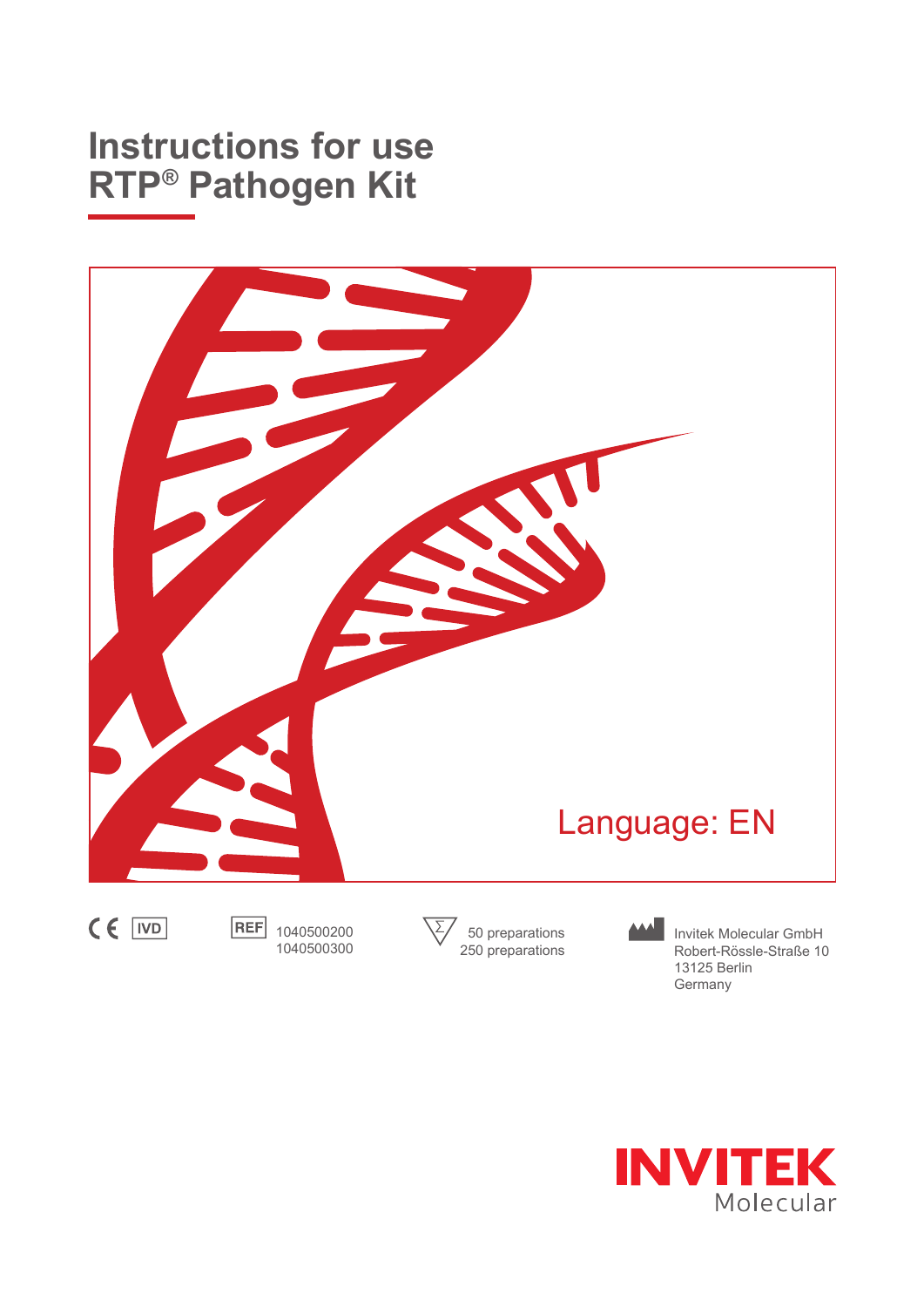#### **Important notes**

Thank you for purchasing the **RTP® Pathogen Kit** from Invitek Molecular.

The product serves the purpose of manual isolation of nucleic acids (bacterial DNA, viral DNA/RNA) from a variety of clinical samples using Spin Column technology.

WARNING! Improper handling and use for other than the intended purpose can cause danger and damage. Therefore, we ask you to read through these instructions for use and follow them carefully. Always keep them handy. To avoid personal injury, also observe the safety instructions.

All versions of the instructions for use can be found on our website for download or can be requested from us: [www.invitek-molecular.com](http://www.invitek-molecular.com/)

Contact: Invitek Molecular GmbH Robert-Rössle-Str. 10, 13125 Berlin, Germany + 49 30 9489 2908 [www.invitek-molecular.com](http://www.invitek-molecular.com/)

Technical Support: [techsupport@invitek-molecular.com](mailto:techsupport@invitek-molecular.com)

© 2022 Invitek Molecular, all rights reserved.

The kit is in compliance with REGULATION (EU) 2017/746 on in vitro diagnostic medical devices. But it is not for invitro diagnostic use in countries where the REGULATION (EU) 2017/746 on in vitro diagnostic medical devices is not recognized.

Trademarks: Invisorb®, PSP®, InviMag®, Eppendorf®. Registered marks, trademarks, etc. used in this document, even when not specifically marked as such, are not to be considered unprotected by law.

InviGenius®, InviMag®, Invisorb®, Invitek®, InviTrap®, MSB®, PSP®, RTP® are registered trademarks of Invitek Molecular GmbH.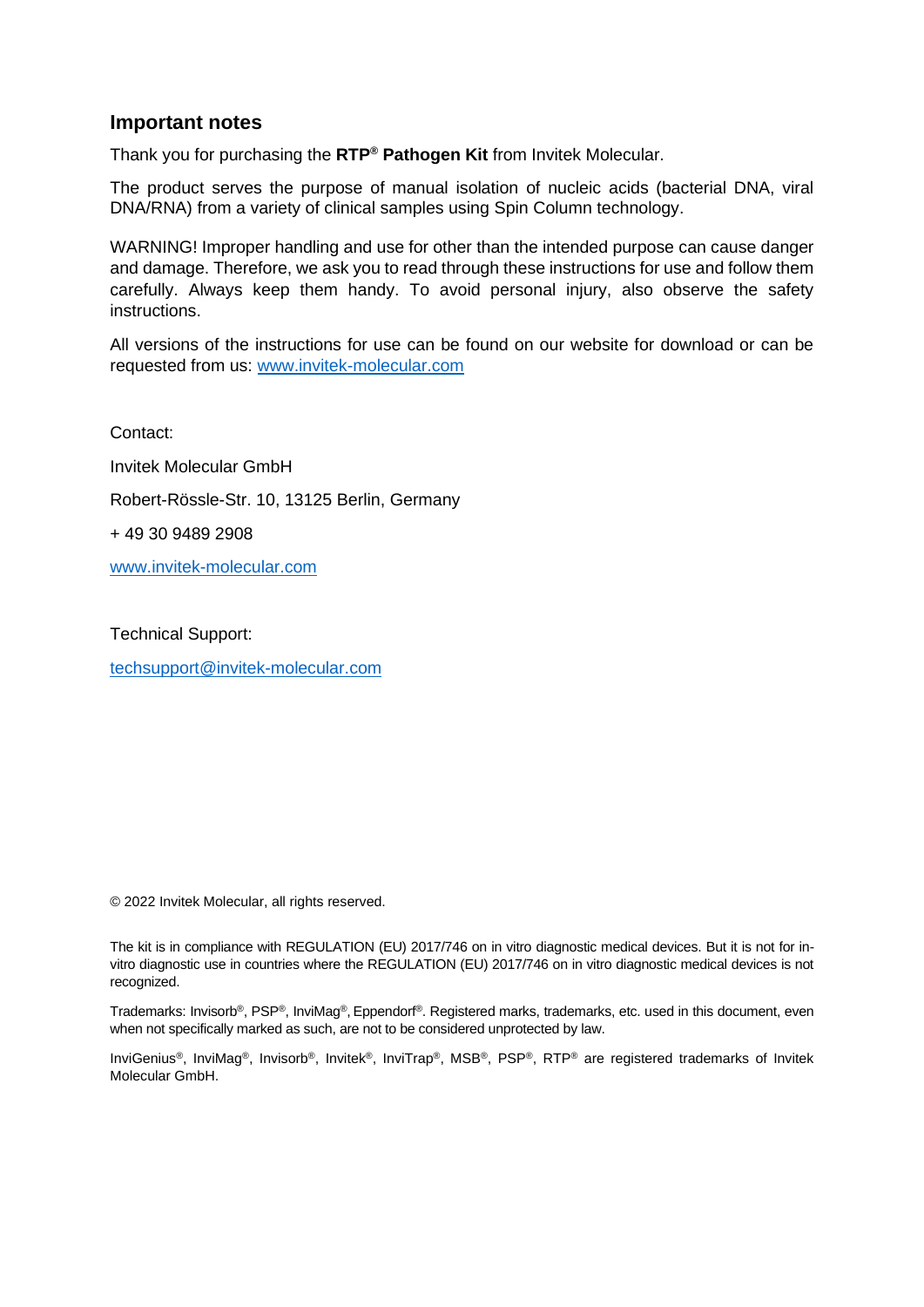### **Table of Contents**

| 1. |       |  |                                                                                 |  |  |
|----|-------|--|---------------------------------------------------------------------------------|--|--|
| 2. |       |  |                                                                                 |  |  |
|    | 2.1   |  |                                                                                 |  |  |
|    | 2.2   |  |                                                                                 |  |  |
|    | 2.3   |  |                                                                                 |  |  |
|    | 2.4   |  |                                                                                 |  |  |
|    | 2.5   |  |                                                                                 |  |  |
|    | 2.6   |  |                                                                                 |  |  |
| 3. |       |  |                                                                                 |  |  |
|    | 3.1   |  |                                                                                 |  |  |
|    | 3.2   |  |                                                                                 |  |  |
|    | 3.3   |  |                                                                                 |  |  |
|    | 3.3.1 |  |                                                                                 |  |  |
|    | 3.3.2 |  |                                                                                 |  |  |
|    | 3.3.3 |  |                                                                                 |  |  |
|    | 3.3.4 |  |                                                                                 |  |  |
|    | 3.3.5 |  |                                                                                 |  |  |
|    | 3.3.6 |  |                                                                                 |  |  |
|    | 3.3.7 |  |                                                                                 |  |  |
|    | 3.3.8 |  |                                                                                 |  |  |
|    | 3.4   |  |                                                                                 |  |  |
|    | 3.5   |  | Protocol: Simultaneous isolation of bacterial DNA and viral DNA/RNA from liquid |  |  |
|    |       |  |                                                                                 |  |  |
| 4. |       |  |                                                                                 |  |  |
|    | 4.1   |  |                                                                                 |  |  |
|    | 4.2   |  |                                                                                 |  |  |
|    | 4.3   |  |                                                                                 |  |  |
|    | 4.4   |  |                                                                                 |  |  |
|    | 4.5   |  |                                                                                 |  |  |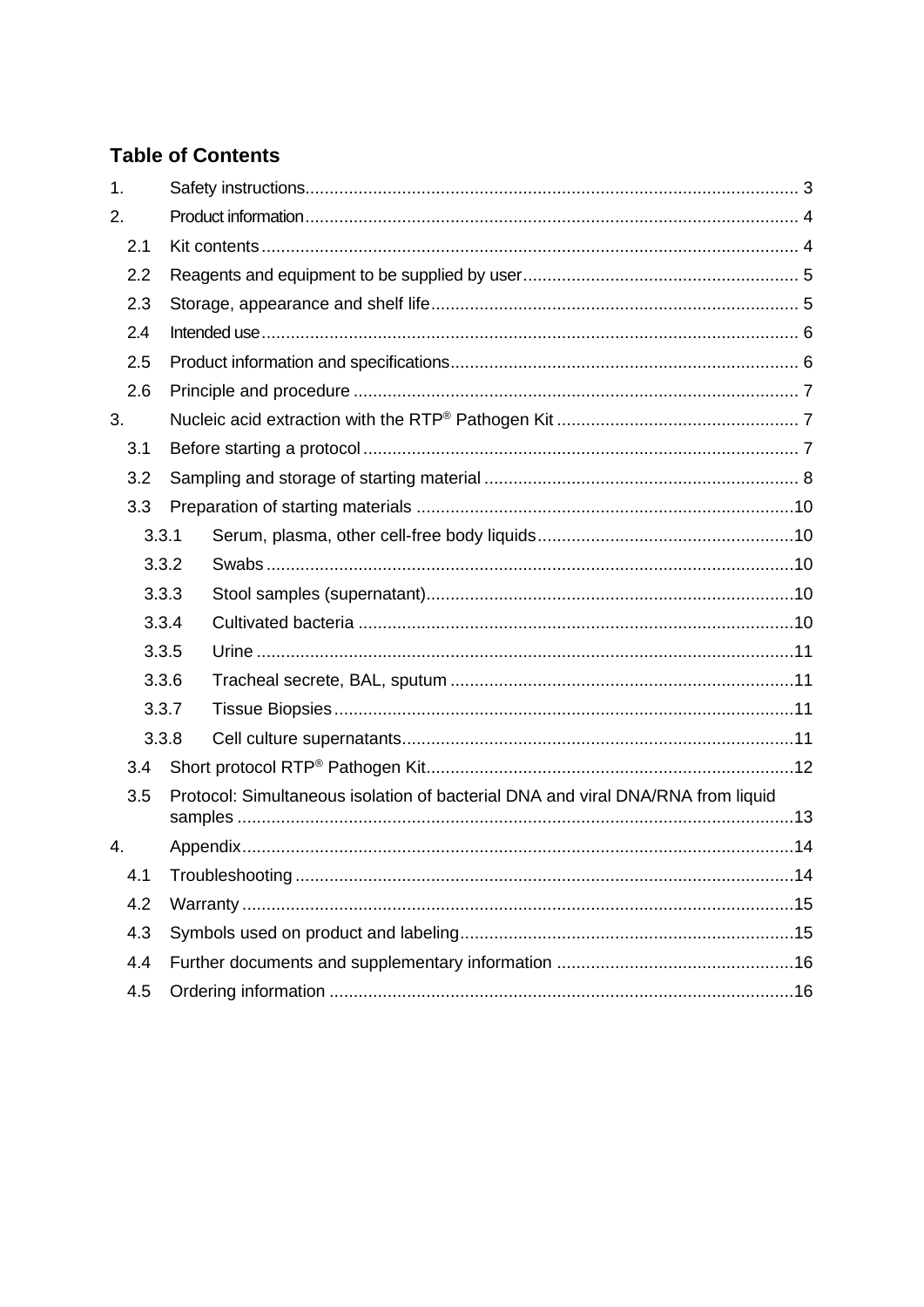### <span id="page-3-0"></span>**1. Safety instructions**

Ensure that anyone using this product has received instructions in general safety practices for laboratories and the safety information provided in this document.

- When and while working with chemicals, always wear protective clothing, disposable gloves and safety glasses.
- Always change pipette tips between liquid transfers. To avoid cross-contamination, we recommend the use of aerosol-barrier pipette tips.
- Do not reuse any consumables.
- Discard gloves if they become contaminated.
- Do not combine components of different kits unless the lot numbers are identical.
- Avoid microbial contamination of the kit reagents.
- To minimize the risk of infections from potentially infectious material, we recommend working under laminar airflow until the samples are lysed.

Before handling chemicals read and understand all applicable Safety data Sheets (MSDS). These are available online at [www.invitek-molecular.com.](http://www.invitek-molecular.com/)

Dispose of kit residues and waste fluids in accordance with your country's regulations, again refer to the MSDS. Invitek Molecular has not tested the liquid waste generated by the kit for residual infectious materials. Contamination of the liquid waste with residual infectious materials is highly unlikely but cannot be excluded completely. Therefore, liquid waste must be considered infectious and must be handled and disposed of according to local safety regulations.

European Community risk and safety phrases for the components of the **RTP® Pathogen Kit** to which they apply are listed below as follows:

#### **Extraction Tube Wash Buffer R1**

H302-H315-H319-H335-H411-P280-P305+P351+P338- EUH208

H302: Harmful if swallowed. H315: Causes skin irritation. H319: Causes serious eye irritation. H332: Harmful if inhaled. H335: May cause respiratory irritation.

H411: Toxic to aquatic life with long lasting effects.

H412: Harmful to aquatic life with long lasting effects.

P280: Wear protective gloves/protective clothing/eye protection/face protection.

P305+P351+P338: IF IN EYES: Rinse cautiously with water for several minutes. Remove contact lenses, if present and easy to do. Continue rinsing.

EUH208: Contains Proteinase, Tritirachium album-Serine. May produce an allergic reaction. EUH032: Contact with acids liberates very toxic gas

**Emergency medical information can be obtained 24 hours a day from infotrac, www.infotrac.net:**

**outside of USA: 1 – 352 – 323 – 3500 in USA: 1 – 800 – 535 – 5053** 

Warning<br>
Warning<br>
Warning H302-H332-H412-P280-P305+P351+P338-EUH032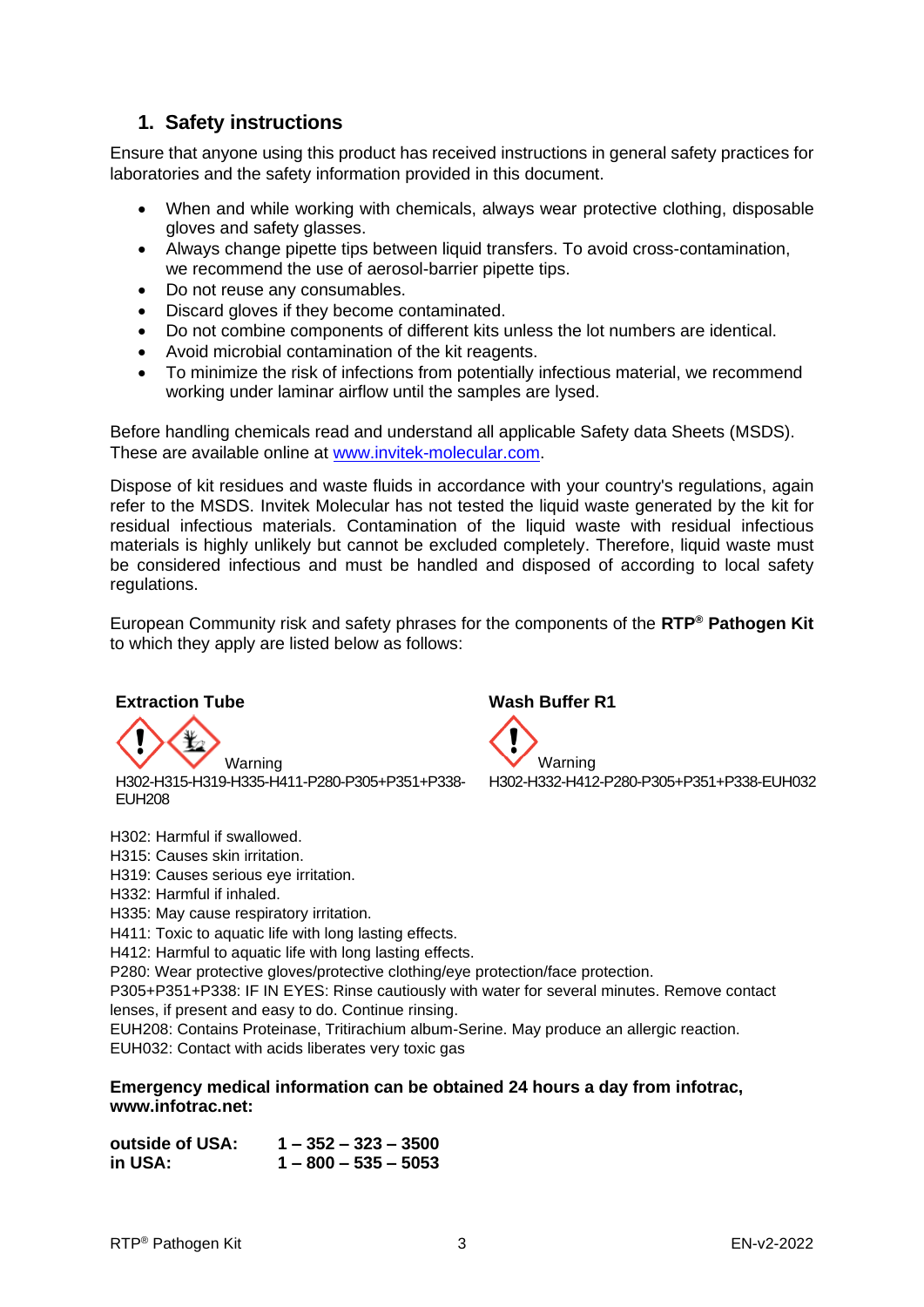### <span id="page-4-0"></span>**2. Product information**

# <span id="page-4-1"></span>**2.1 Kit contents**

|                                                          | 50 purifications                     | <b>250 purifications</b>              |
|----------------------------------------------------------|--------------------------------------|---------------------------------------|
| Catalogue No.                                            | 1040500200                           | 1040500300                            |
| <b>Extraction Tube</b>                                   | 50 vials                             | 5 x 50 vials                          |
| <b>Resuspension Buffer R</b>                             | 30 ml/bottle                         | 150 ml/bottle                         |
| <b>Binding Solution</b><br>(fill with 99.7% Isopropanol) | empty bottle<br>(Final volume 30 ml) | empty bottle<br>(Final volume 120 ml) |
| <b>Wash Buffer R1</b>                                    | 20 ml/bottle                         | 80 ml/bottle                          |
| <b>Wash Buffer R2</b>                                    | 12 ml/bottle<br>(Final volume 60 ml) | 50 ml/bottle<br>(Final volume 250 ml) |
| <b>Elution Buffer R</b>                                  | 15 ml/bottle                         | 60 ml/bottle                          |
| <b>RTA Spin Filter Set</b>                               | 50 sets                              | $5 \times 50$ sets                    |
| <b>RTA Receiver Tubes</b>                                | 3 x 50 pieces                        | $15 \times 50$ pieces                 |
| 1.5 ml Receiver Tubes                                    | 50 pieces                            | 5 x 50 pieces                         |
| <b>Short Protocol</b>                                    | 1 leaflet                            | 1 leaflet                             |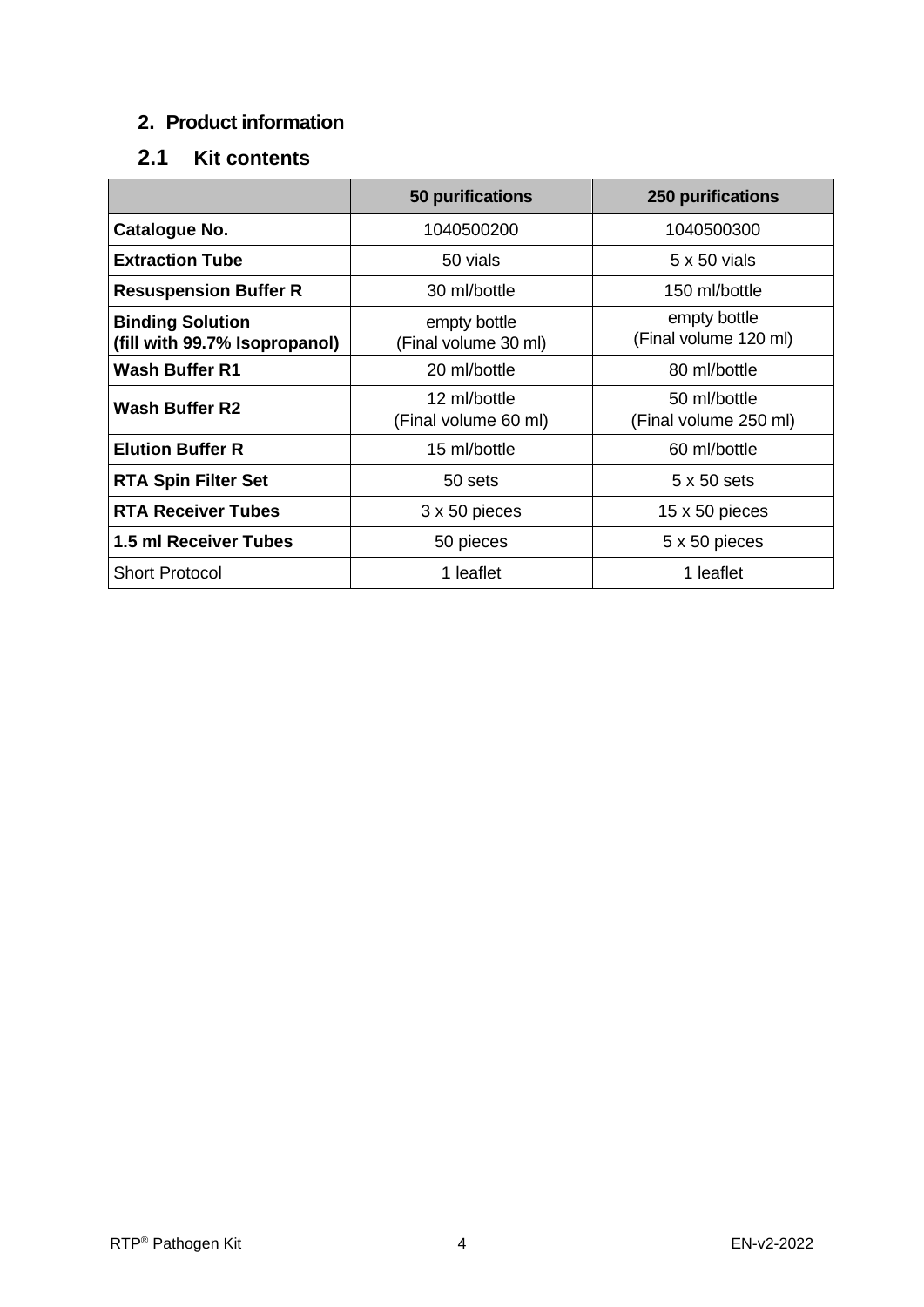### <span id="page-5-0"></span>**2.2 Reagents and equipment to be supplied by user**

Lab equipment:

- Microcentrifuge (*all protocols were validated with a Centrifuge 5415 D Eppendorf)*
- Optional: centrifuge for 15 or 50 ml
- Thermo shaker (37°C 95°C)
- Measuring cylinder (250 ml)
- Disposable gloves
- Pipette and pipette tips
- Vortex mixer
- Reaction tubes (1.5 ml, 2.0 ml)

Liquids and solvents:

- 1 x PBS to adjust sample volume
- 96 100 % ethanol (non-denatured)
- Isopropanol\*
- Optional (for respiratory samples with high viscosity): saturated acetylcysteine (ACC) solution (200 mg/ml)

\*The kit is validated with 2-Propanol; Rotipuran® >99.7%, p.a., ACS, ISO (Order no. 6752) from Carl Roth

#### **\* Possible suppliers for Isopropanol:**

**Carl Roth** 2-Propanol Rotipuran® >99.7%, p.a., ACS, ISO Order no. 6752

**Applichem** 2-Propanol für die Molekularbiologie Order no. A3928

**Sigma** 2-Propanol Order no. 59304-1L-F

### <span id="page-5-1"></span>**2.3 Storage, appearance and shelf life**

**Shelf life:** All buffers and kit components should be stored at room temperature and have a shelf life as indicated on the outer kit package label.

**After opening,** individual components of the kit, as well as components prepared accordingly before first use, have a shelf life of 3 months.

Before each use, make sure that all components are at room temperature. If there are temperature-related precipitates in the solutions, dissolve them by carefully warming (up to 30°C).

**Room temperature (RT) is defined as a range from 15-30°C.**

**Wash Buffer R1 and Wash Buffer R2:** after adding ethanol, they should be firmly closed and stored at room temperature.

**Binding Solution:** after adding isopropanol, it should be firmly closed and stored at room temperature.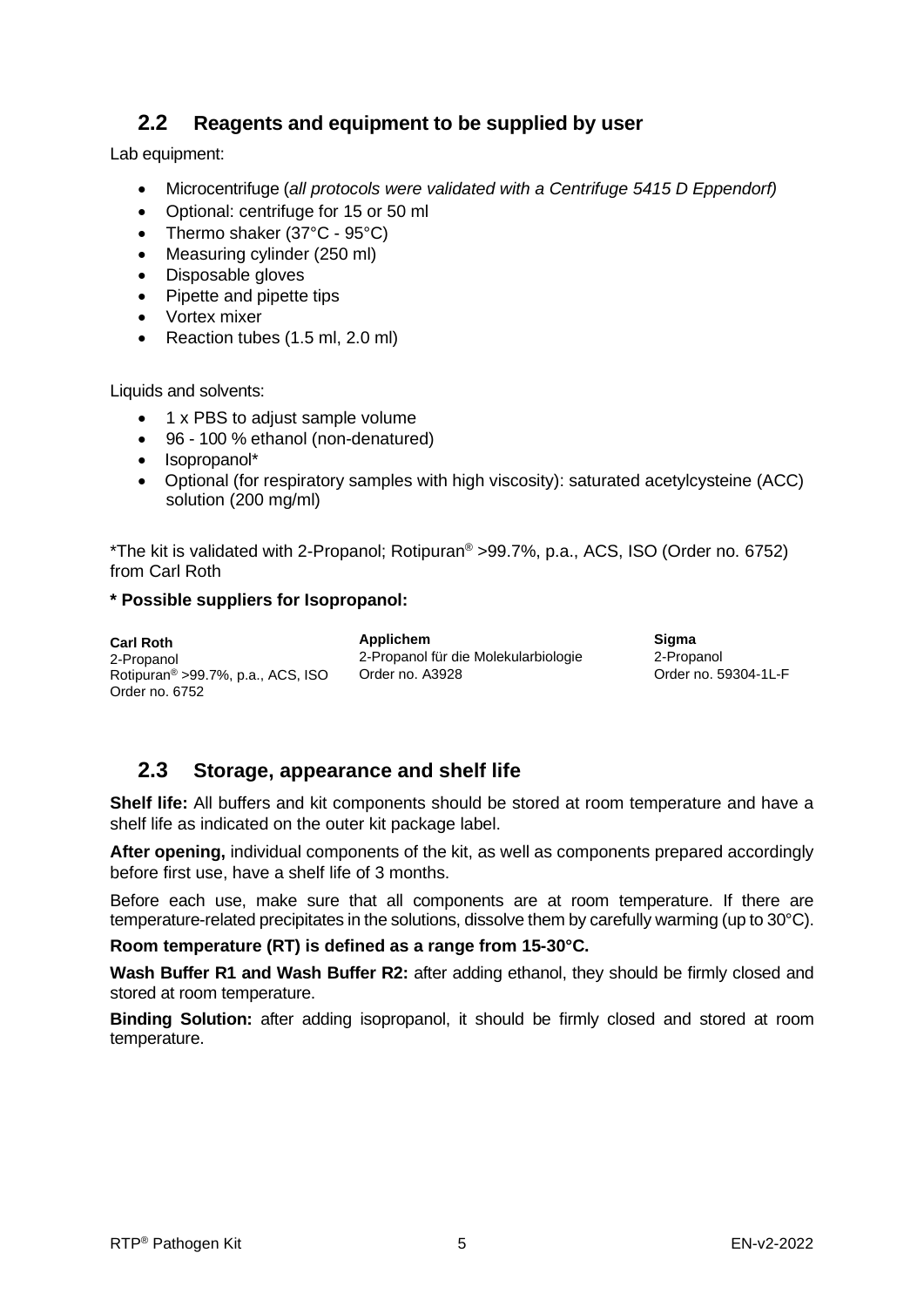### <span id="page-6-0"></span>**2.4 Intended use**

The **RTP® Pathogen Kit** is a Spin Column technology based nucleic acid extraction kit, intended for the simultaneous isolation and purification of bacterial DNA and viral DNA/RNA.

The kit can be used for a variety of human sample types, such as serum and plasma (from blood stabilized in EDTA or citrate but not heparin), rinsed liquid from swabs, pre-treated sputum, BAL, tracheal secrete, supernatant from stool suspension, cultivated bacteria, cell culture supernatants, biopsy material/tissue, urine, and other cell-free body fluids*.* 

The product is not intended to be used with heparinized blood samples. The product is intended for use by professionals only, such as laboratory technicians, physicians and biologists trained in molecular biological techniques and *in vitro* diagnostic procedures.

| <b>Starting material</b>                                                                                                                                                                                                                         | Yield                                       | Quality                                                 | <b>Time</b>                                  |
|--------------------------------------------------------------------------------------------------------------------------------------------------------------------------------------------------------------------------------------------------|---------------------------------------------|---------------------------------------------------------|----------------------------------------------|
| Serum, plasma, other<br>cell-free body liquids,<br>urine<br>swabs (dry, stabilized)<br>supernatant from stool<br>suspensions<br>cultivated bacteria<br>tracheal secrete, BAL,<br>sputum<br>cell culture supernatant<br>Up to 10 mg tissue sample | Depending on sample<br>(storage and source) | depending on<br>sample type,<br>target nucleic<br>acids | approx.<br>$20 \text{ min}$<br>(excl. lysis) |

### <span id="page-6-1"></span>**2.5 Product information and specifications**

Yield and quality of purified nucleic acids depend on the sample type, sample source, transport, storage, age and the virus titer.

The kit is only suitable for plasma and serum samples that contain ETDA or citrate, not heparin, as an anticoagulant.

For determination of yield please note that nucleic acids purified with this kit contain Carrier RNA (5 μg per 200 μl sample), which account for most of the nucleic acids present in the eluate. Especially viral nucleic acids from biological sample material are usually very low concentrated and therefore almost impossible to be quantified photometrically. Quantitative RT-PCR is recommended for yield determination.

The **RTP® Pathogen Kit** provides an efficient procedure for isolation of high-quality nucleic acids. The kit is designed for simultaneous isolation of viral DNA/RNA, bacterial DNA via a lyse-bind-wash-elute Spin Column protocol.

#### **Downstream Applications:**

Yield and quality of isolated nucleic acids are in general suitable for plenty of moleculardiagnostic applications such as PCR techniques, NGS and hybridization methods. Downstream applications should be performed according to the respective manufacturers' specifications.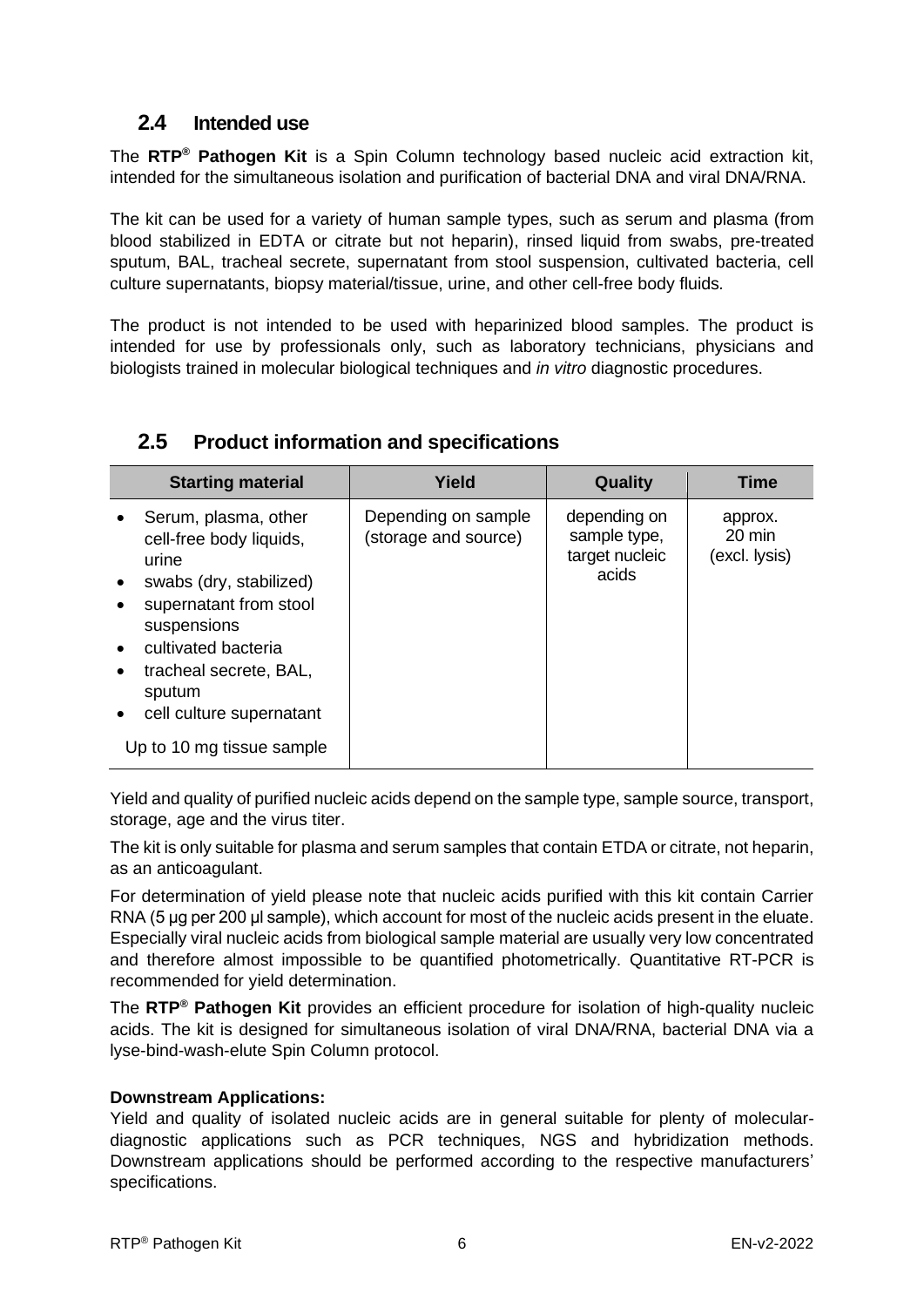### <span id="page-7-0"></span>**2.6 Principle and procedure**

#### **1. Lyse samples**

The kit contains Extraction Tubes which contain a lyophilized mix of Carrier RNA, Proteinase K, lytic enzymes and Lysis Buffer to perform a 1-step sample lysis. To start the extraction procedure simply add the sample to the Extraction Tube.

Samples are lysed at different elevated temperatures while continuously shaking.

#### **2. Bind nucleic acids**

By adding Binding Solution to the lysate, optimal binding conditions are adjusted. Each lysate is then applied to an RTA Spin Filter and nucleic acids are adsorbed to the membrane.

#### **3. Wash to remove residual contaminations**

Contaminants are efficiently washed away using Wash Buffer R1 and Wash Buffer R2, while nucleic acids remain bound to the membrane.

#### **4. Elute nucleic acids**

Nucleic acids are eluted from the RTA Spin Filter using 60 - 200 µl Elution Buffer R.

### <span id="page-7-1"></span>**3. Nucleic acid extraction with the RTP® Pathogen Kit**

#### <span id="page-7-2"></span>**3.1 Before starting a protocol**

When using the kit for the first time make sure all buffers and reagents are prepared as indicated:

#### **Buffer preparations prior first use: 50 preparations**

**Binding Solution (empty bottle)**: Fill 30 ml **99.7% isopropanol** (molecular biology grade) into the bottle, always keep the bottle firmly closed.

**Wash Buffer R1:** Add 20 ml of **99.7% isopropanol** to the bottle**.** Mix thoroughly, always keep the bottle firmly closed.

**Wash Buffer R2:** Add 48 ml of **96 -100% ethanol** to the bottle. Mix thoroughly, always keep the bottle firmly closed.

**Buffer preparations prior first use: 250 preparations**

**Binding Solution (empty bottle)**: Fill 120 ml **99.7% isopropanol** (molecular biologic grade) into the bottle, always keep the bottle firmly closed.

**Wash Buffer R1:** Add 80 ml of **99.7% isopropanol** to the bottle**.** Mix thoroughly, always keep the bottle firmly closed.

**Wash Buffer R2:** Add 200 ml of **96 -100% ethanol** to the bottle. Mix thoroughly, always keep the bottle firmly closed.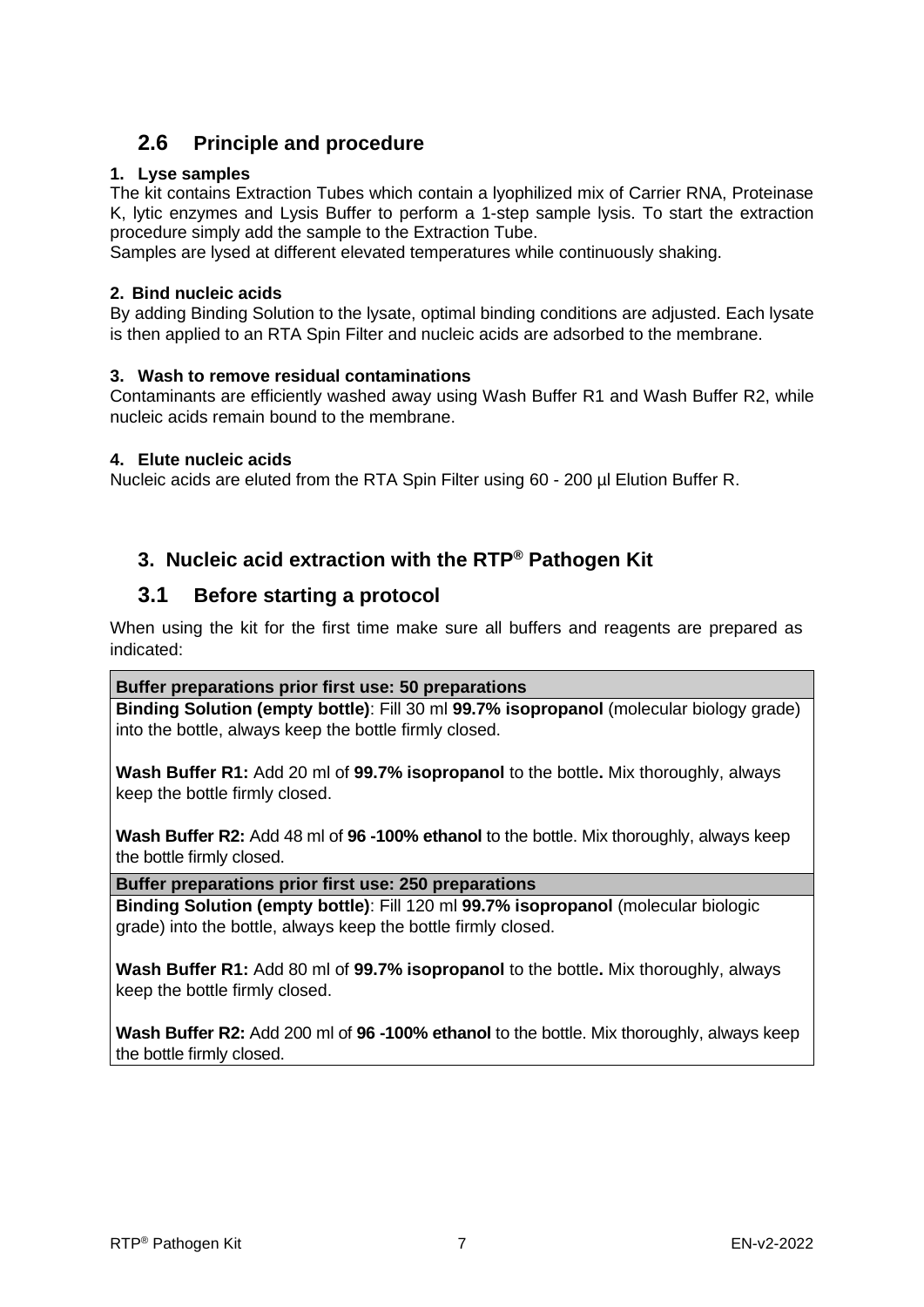- Adjust the thermo shaker to 37°C.
- Adjust thermos shaker/heating blocks to 65°C and 95°C
- Warm up the needed amount of **Elution Buffer R** to 65°C (60 - 200 µl **Elution Buffer R** are needed per sample).
- Determine the number of required reactions including controls and label the needed amount of RTA Spin Filters (lid) and the needed amount of 1.5 ml Receiver Tubes (per sample: 1 Receiver Tube is needed).

#### **Extraction control**

Refer to the manufacturer's instructions to determine the optimal amount of extraction control for specific downstream applications.

Extraction control DNA or RNA should be added to the lysate after the heating step. For optimal purification efficiency, extraction control molecules should be longer than 100 nucleotides, as smaller molecules are not efficiently recovered.

### <span id="page-8-0"></span>**3.2 Sampling and storage of starting material**

For reproducible and high yields, the correct sample storage is essential. Yields may vary depending on factors such as health of the donor, sample age, sample type, transport and storage.

Repeated freeze-thaw cycles of samples should be avoided to prevent nucleic acid degradation. In general, best results are obtained using fresh samples. It is recommended to consider technical guidance such as e.g., CEN/TS and ISO standards on the pre-examination process for molecular diagnostics under IVDR as highlighted in G. Dagher, et al. [\(https://doi.org/10.1016/j.nbt.2019.05.002\)](https://doi.org/10.1016/j.nbt.2019.05.002) .

**Serum, plasma, other cell-free body liquids:** Serum or plasma derived from venous whole blood (treated with anticoagulants like EDTA or citrate, but not with heparin), synovial fluid samples or other cell-free body fluids can be used for extraction. Whole blood should not be vortexed as to avoid hemolysis. Allow serum tubes to sit for at least 30 min before centrifugation. Follow blood collection system instructions for preparation of serum or plasma. It is recommended to separate plasma/serum through centrifugation within 12 h. Supernatants obtained using systems without gel separator should be transferred to fresh sample tubes. For short-term storage, samples can be kept on ice for 1-2 hours. For up to 24 h samples can be stored at -20°C. For long-term storage, freezing samples in aliquots at –80°C is recommended. Repeated freeze-thaw cycles may negatively affect sample integrity and cause e.g. denaturation/precipitation of proteins, potentially resulting in reduced yield, quality or viral titers. In addition, cryoprecipitates formed during thaw-freeze cycles can cause problems. If cryoprecipitate is visible, centrifuge at 6.800 x *g* for 3 min. The clear supernatant should be used immediately.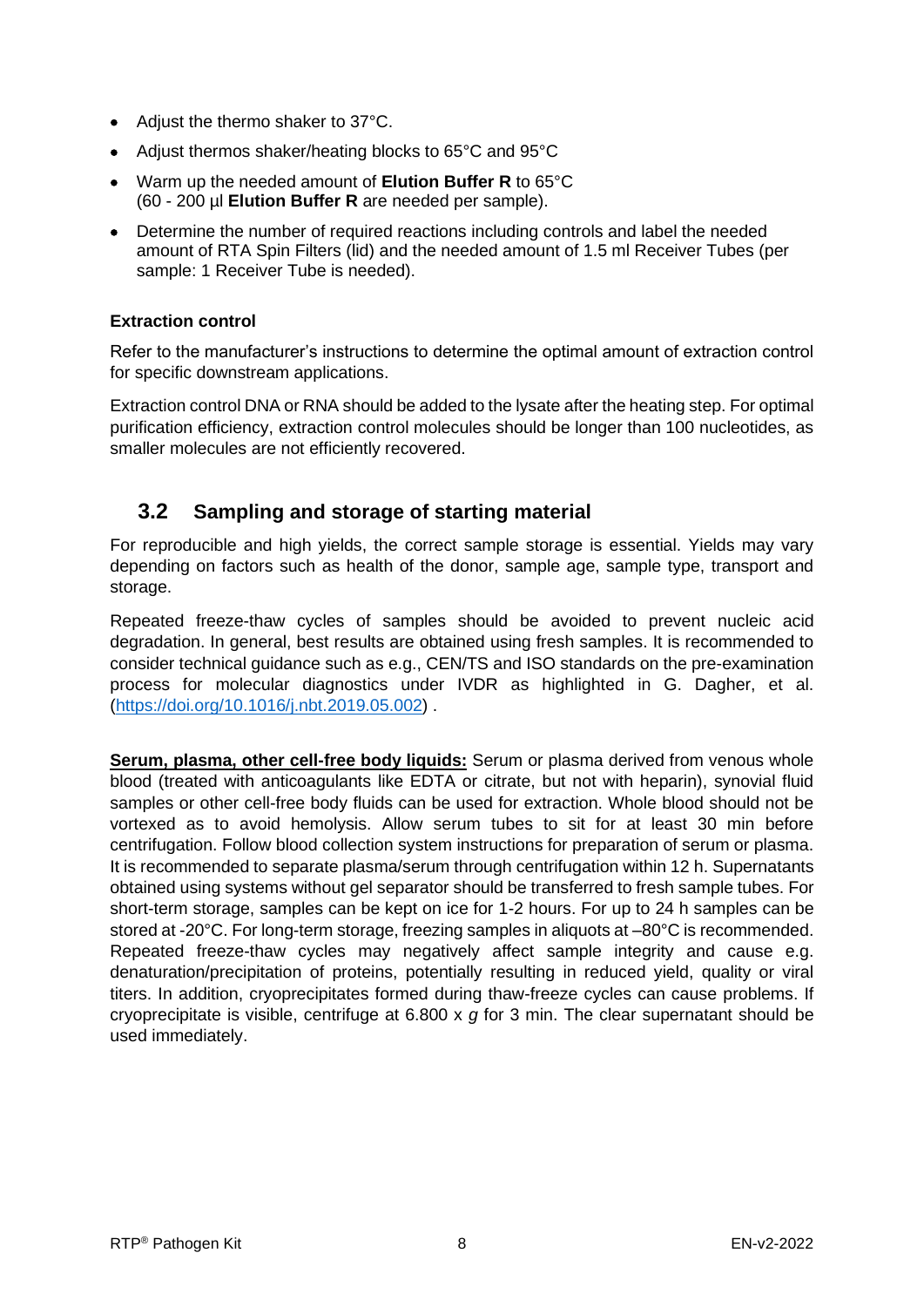**Swabs:** Dry swabs: prepare the samples as described in the corresponding sample preparation method. Store dry at 4-8°C.

Swabs in stabilization medium: the stabilization liquid can be handled as cell-free body fluid. Please note that some stabilization agents may cause a reduced yield due to incompatibility with chemistry used in the kit. Store according to the manufacturer's requirements.

**Stool samples:** Samples contain DNases and RNases which can quickly cause DNA and RNA degradation. Therefore, samples should be stored frozen at – 80°C.

**Cultivated bacteria:** After cultivation bacteria must be pelleted and resuspended as described in the corresponding sample preparation method.

**Urine:** Depending on bacteria titre and application a starting volume of 15-50 ml urine is recommended. Centrifuge the sample to pellet bacteria and remove the supernatant completely (urea contaminations can inhibit PCR reactions). For some applications fresh urine can be used directly.

**Tracheal secrete / BAL / Sputum:** Samples contain DNases and RNases, which can quickly cause DNA and RNA degradation. Therefore, samples should be stored frozen at – 80°C.

**Tissue Biopsies***:* Samples must be immediately frozen and stored at –20°C or –80°C. Repeated freezing and thawing must be avoided. The amount of purified DNA depends on the type of starting material. Thaw the sample in lysis mixture.

**Cell culture supernatants:** Prepare supernatant samples like other cell-free body fluid samples described in the corresponding sample preparation method.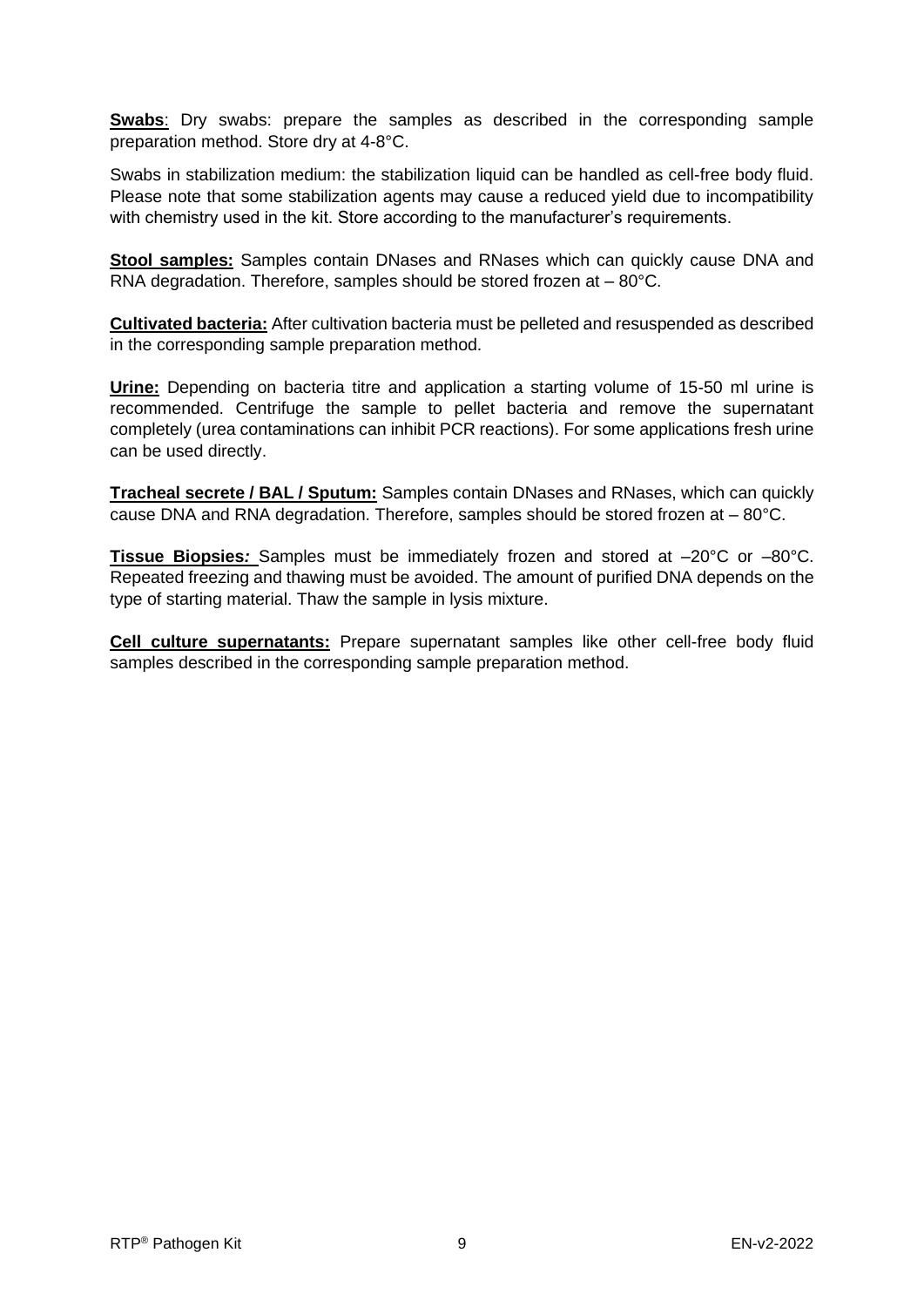### <span id="page-10-0"></span>**3.3 Preparation of starting materials**

In the following the preparation of the sample lysis for different starting materials is described. After the preparation of starting materials refer to chapter 3.5 "Protocol: Simultaneous isolation of bacterial DNA and viral DNA/RNA from liquid samples" to follow step 1a) or 1b) of the protocol to continue, unless stated otherwise.

#### **3.3.1 Serum, plasma, other cell-free body liquids**

<span id="page-10-1"></span>Always mix the sample well before extraction.

Use up to 200 µl sample and adjust the volume to 400 µl with Resuspension Buffer R.

#### <span id="page-10-2"></span>**3.3.2 Swabs**

#### **a) Dry Swabs**

Rinse the swabs in a suitable vial in the lowest possible volume of PBS or Resuspension Buffer R (for nasopharyngeal swabs about 400 µl, for oral swabs about 600 µl). Squeeze the swab to the inner wall of the vial to obtain as much sample as possible.

Use 400 µl for the extraction protocol.

Alternatively, put 400 µl Resuspension Buffer R to the Extraction Tube and rinse the swab directly in the dissolved lysis buffer.

#### **b) Swabs in stabilization liquid**

Use 200 µl of the stabilization solution and adjust the volume to a total of 400 µl with Resuspension Buffer R. Rinse and squeeze the swab to the inner wall of the vial before removing it.

Some stabilization media may interfere with the lysis reaction (if you have any questions, please refer to the FAQ or contact support).

#### <span id="page-10-3"></span>**3.3.3 Stool samples (supernatant)**

#### **a) Extraction of nucleic acids from viruses**

To prepare supernatant transfer 100 ul / 100 mg stool sample into a 2 ml vial and add 900 ul Resuspension Buffer R. Vortex for 30 s followed by a 1 min centrifugation step at 12.000 x g. Use up to 200 µl supernatant and adjust the volume to 400 µl with Resuspension Buffer R. Avoid solid particles in the sample.

#### **b) Extraction of bacterial DNA**

To prepare supernatant transfer 100 µl / 100 mg stool sample into a 2 ml vial and add 300 µl Resuspension Buffer R. Vortex for 30 s followed by a 1 min centrifugation step at 1.000 x g. Use up to 200 µl supernatant and adjust the volume to 400 µl with Resuspension Buffer R. Avoid solid particles in the sample.

#### **3.3.4 Cultivated bacteria**

<span id="page-10-4"></span>Transfer 1ml of the bacterial overnight culture into a 2.0 ml Safe-Lock-Tube. Centrifuge for 2 min at 10.000 x g and remove the supernatant completely. Resuspend the pellet in 400 µl Resuspension Buffer R.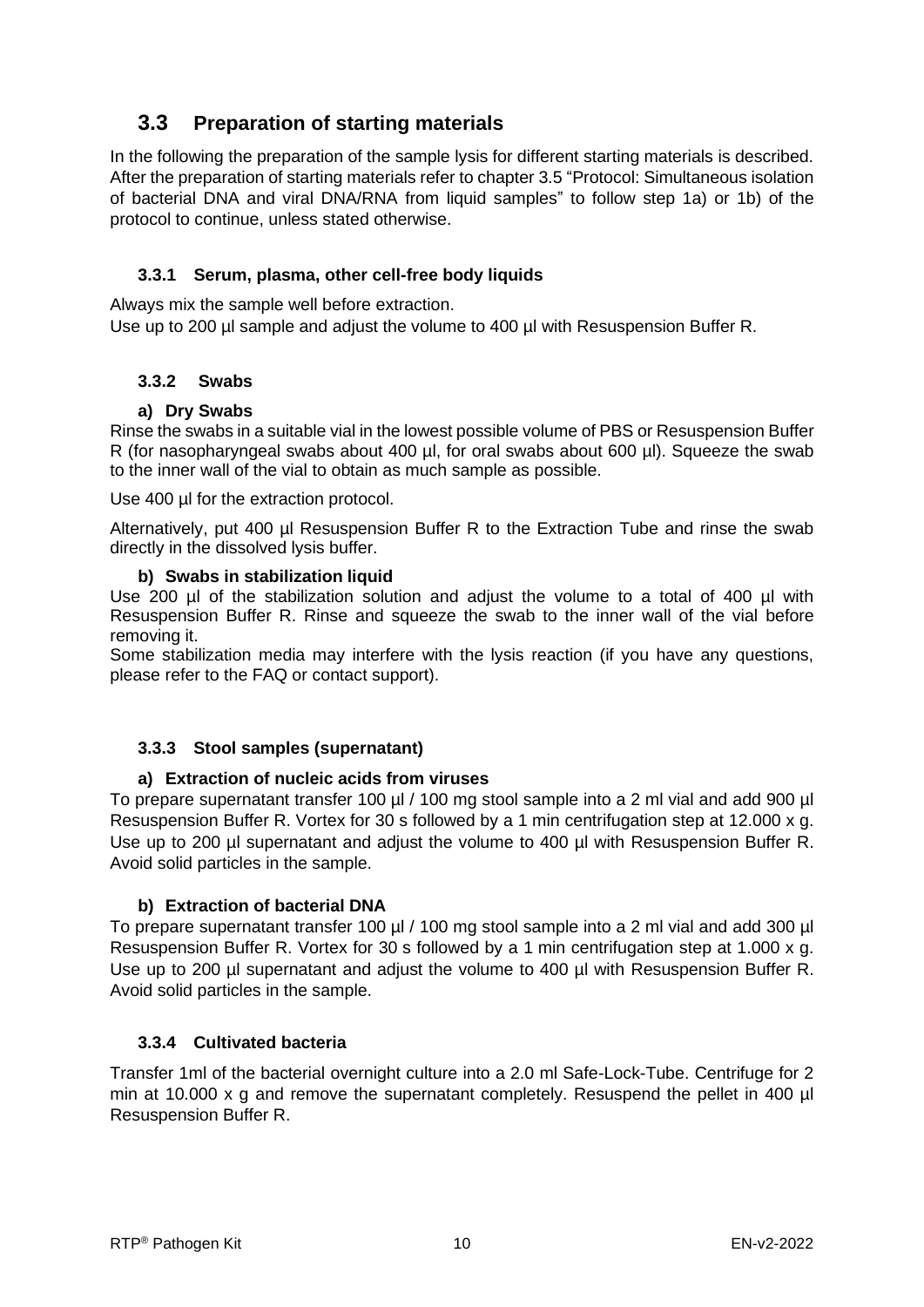#### **3.3.5 Urine**

<span id="page-11-0"></span>Depending on bacteria titer and application a starting volume of 15-50 ml urine is recommended. Centrifuge the sample to pellet bacteria and remove the supernatant completely (urea contaminations can inhibit PCR reactions).

Resuspend the bacteria pellet in 400 ul Resuspension Buffer R.

For some applications fresh urine can be used directly: Use up to 200µl sample and adjust the volume to 400 µl with Resuspension Buffer R and start with the extraction protocol.

#### <span id="page-11-1"></span>**3.3.6 Tracheal secrete, BAL, sputum**

#### **a) Non-viscous or low viscosity samples**

Always mix the sample well before extraction.

Use up to 200 µl sample and adjust the volume to 400 µl with Resuspension Buffer R.

#### **b) Isolation of bacteria from viscous samples**

Transfer 150 µl of the sputum sample or 1 ml tracheal secrete or BAL into a Safe- Lock-Tube and add 150 µl or 1 ml saturated acetylcysteine (ACC) solution respectively (ratio sample to buffer must be 1:1).

Incubate for 10 min at 95°C while continuously shaking.

Centrifuge at 10.000 x g for 5 min. Discard the supernatant.

Resuspend the bacterial pellet in 400 ul PBS or Resuspension Buffer R.

#### **c) Isolation of viral DNA/RNA from viscous samples**

Transfer 150 µl of the sample into a Safe-Lock-Tube and add 150 µl saturated acetylcysteine (ACC) solution to the sample (ratio sample to buffer must be 1:1).

Incubate for 10 min at 95°C while continuously shaking.

Allow the sample to cool down.

Use up to 200 µl sample and adjust the volume to 400 µl with Resuspension Buffer R.

#### **3.3.7 Tissue Biopsies**

<span id="page-11-2"></span>Put 400 µl Resuspension Buffer R to the Extraction Tube. Add 1-10 mg tissue biopsy sample to the dissolved lysis buffer.

For lysis, disruption of hard to lyse tissue like cartilage, kidney, and heart muscle is recommended by bead beating with Zirconia beads.

After mechanical treatment incubate for 10 min at 65°C while continuously shaking.

Incubate for 10 min at 95°C while continuously shaking.

Centrifuge for 1 minute at 10.000 x g and transfer supernatant to a new tube. Avoid solid particles.

#### **Follow step 2 of the protocol to continue**

#### <span id="page-11-3"></span>**3.3.8 Cell culture supernatants**

Use up to 200 µl sample and adjust the volume to 400 µl with Resuspension Buffer R.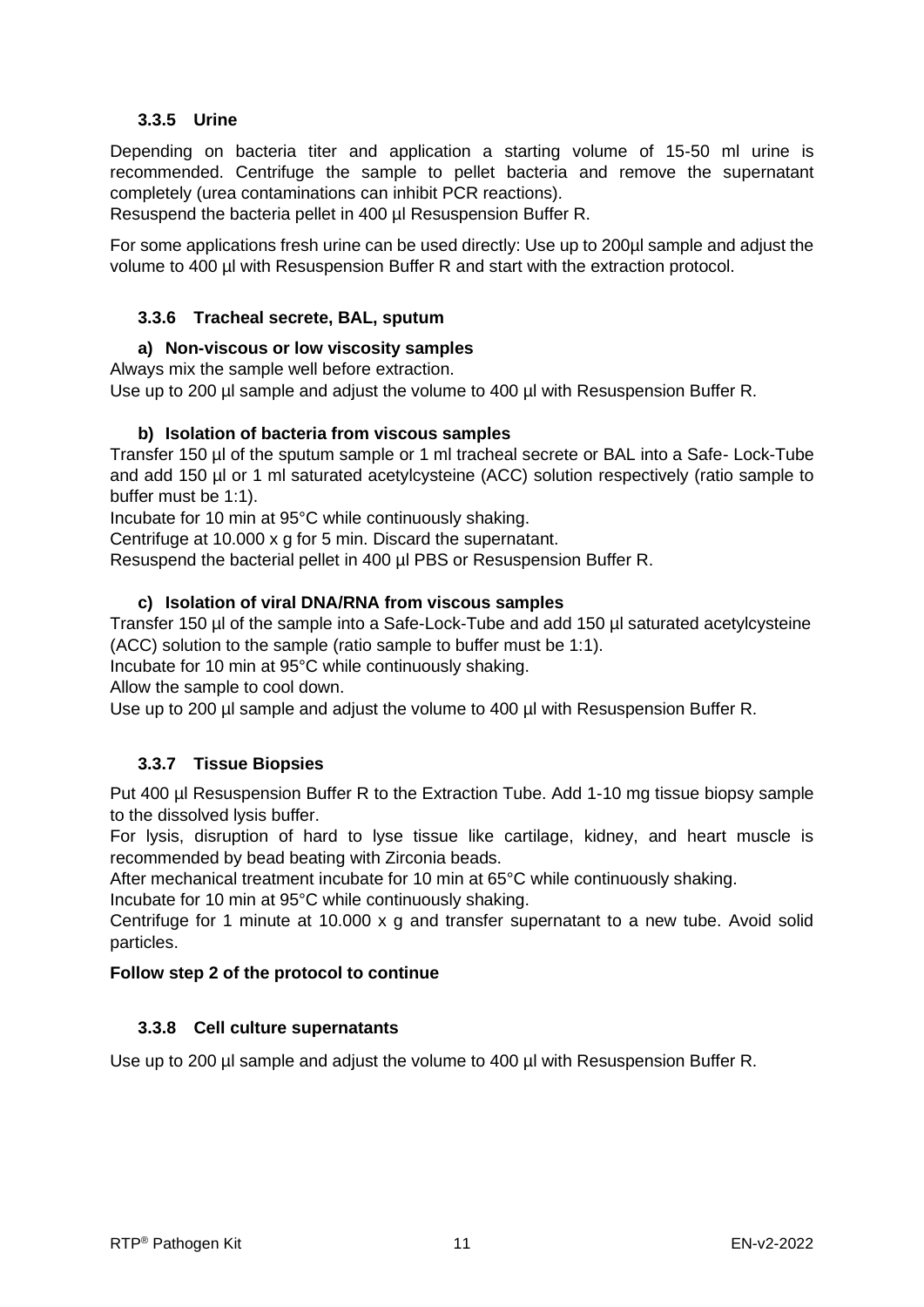### <span id="page-12-0"></span>**3.4 Short protocol RTP® Pathogen Kit**

#### **Lyse samples**

Refer to chapter 3.3 "Preparation of starting material" for sample specific pretreatment.

1. Add 400 µl of volume adjusted sample material to the Extraction Tube **Perform the following heating steps on a thermomixer while continuously shaking:**

**a) Simultaneous isolation of bacterial and viral nucleic acids:**  Incubate 10 min at 37°C Incubate 15 min at 65°C Optional: Incubate 10 min at 95°C

**b) Isolation of viral nucleic acids:**  Incubate 10 min at 65°C Optional: incubate 10 min at 95°C Please add the extraction control after lysis.

#### **Bind nucleic acids**

2. Add 400 µl **Binding Solution,** mix by pipetting up and down or vortexing. Transfer the sample into the RTA Spin Filter Set Incubate for 1 min Centrifuge for 2 min at 11.000 x g

Discard the RTA Receiver Tube with filtrate and place the RTA Spin Filter into a new RTA Receiver Tube.

#### **Wash to remove residual contaminations**

- 3. Add 500 µl **Wash Buffer R1,** centrifuge 1 min at 11.000 x g Discard the RTA Receiver Tube with filtrate and place the RTA Spin Filter into a new RTA Receiver Tube.
- 4. Add 700 µl **Wash Buffer R2**, centrifuge 1 min at 11.000 x g Discard the RTA Receiver Tube with filtrate and place the RTA Spin Filter into a new RTA Receiver Tube.
- 5. Centrifuge 4 min at max. speed to remove residual ethanol Discard the RTA Receiver Tube with filtrate.

#### **Elute nucleic acids**

6. Place the Spin Filter into a 1.5 ml Receiver Tube Add 60 µl **Elution Buffer R** (preheated to 65°C) directly onto the RTA Spin Filter. Incubate 1 min at RT and centrifuge 1 min at 11.000 x g

Discard the RTA Spin Filter and store eluted nucleic acids on ice.



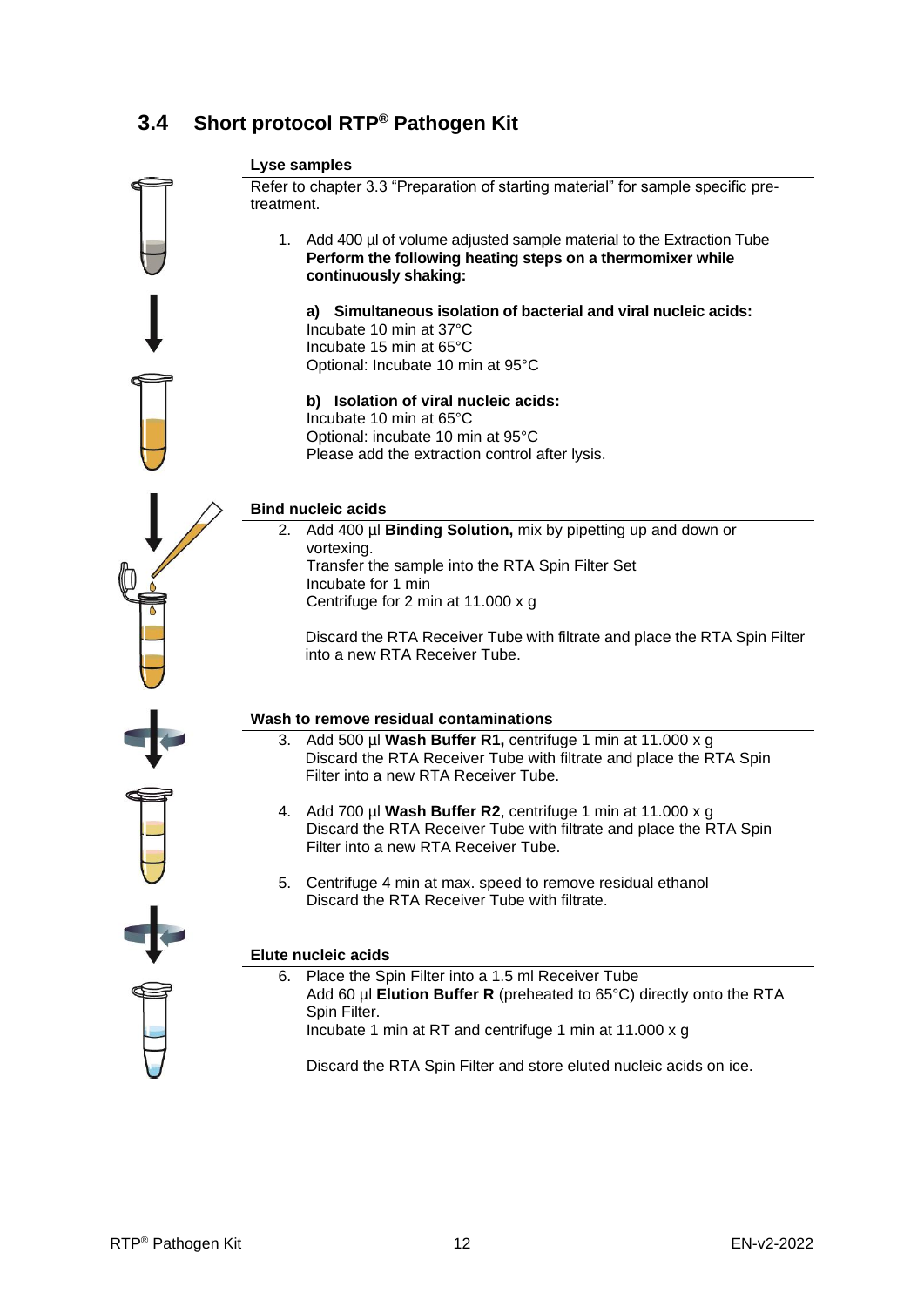### <span id="page-13-0"></span>**3.5 Protocol: Simultaneous isolation of bacterial DNA and viral DNA/RNA from liquid samples**

Please refer to chapter 3.3 "Preparation of starting material" for sample specific pretreatment.

1. Add 400 µl sample material to the **Extraction Tube**. Depending on the starting material the sample volume must be adjusted to 400 µl with **Resuspension Buffer R** or PBS buffer, vortex shortly.

Depending on sample type and target nucleic acid, perform steps in a) or b) on a thermos shaker while continuously shaking:

#### **a) Isolation of bacterial DNA or simultaneous isolation of bacterial and viral nucleic acids**

Incubate 10 min at 37°C. Incubate 15 min at 65°C. For difficult to lyse bacteria (e.g., Mycobacteria) or tissue additional incubation for 10 min. at 95°C is recommended.

#### **b) Isolation of viral nucleic acids**

Incubate 10 min at 65°C. For difficult to lyse samples like tissue an additional incubation for 10 min at 95°C is recommended.

*Note: If you want to add nucleic acids for extraction control, please add them now, before the binding step.* 

2. Add 400 µl **Binding Solution** and mix the sample completely by pipetting up and down or by vortexing.

Transfer the sample into the RTA Spin Filter Set and incubate for 1 min. Centrifuge for 2 min at 11.000 x g.

Discard the RTA Receiver Tube with filtrate and place the RTA Spin Filter into a new RTA Receiver Tube.

- 3. Add 500 µl **Wash Buffer R1** and centrifuge 1 min at 11.000 x g. Discard the RTA Receiver Tube with filtrate and place the RTA Spin Filter into a new RTA Receiver Tube.
- 4. Add 700 µl **Wash Buffer R2** to the RTA Spin Filter and centrifuge 1 min at 11.000 x g. Discard the RTA Receiver Tube with filtrate and place the RTA Spin Filter into a new RTA Receiver Tube.
- 5. Remove the residual ethanol by final centrifugation for 4 min at maximum speed. Discard the RTA Receiver Tube with filtrate.
- 6. Place the Spin Filter into a 1.5 ml Receiver Tube and add 60 µl of the **Elution Buffer R** (preheated to 65°C) directly onto the RTA Spin Filter surface. Incubate 1 min at RT and centrifuge 1 min at 11.000 x g.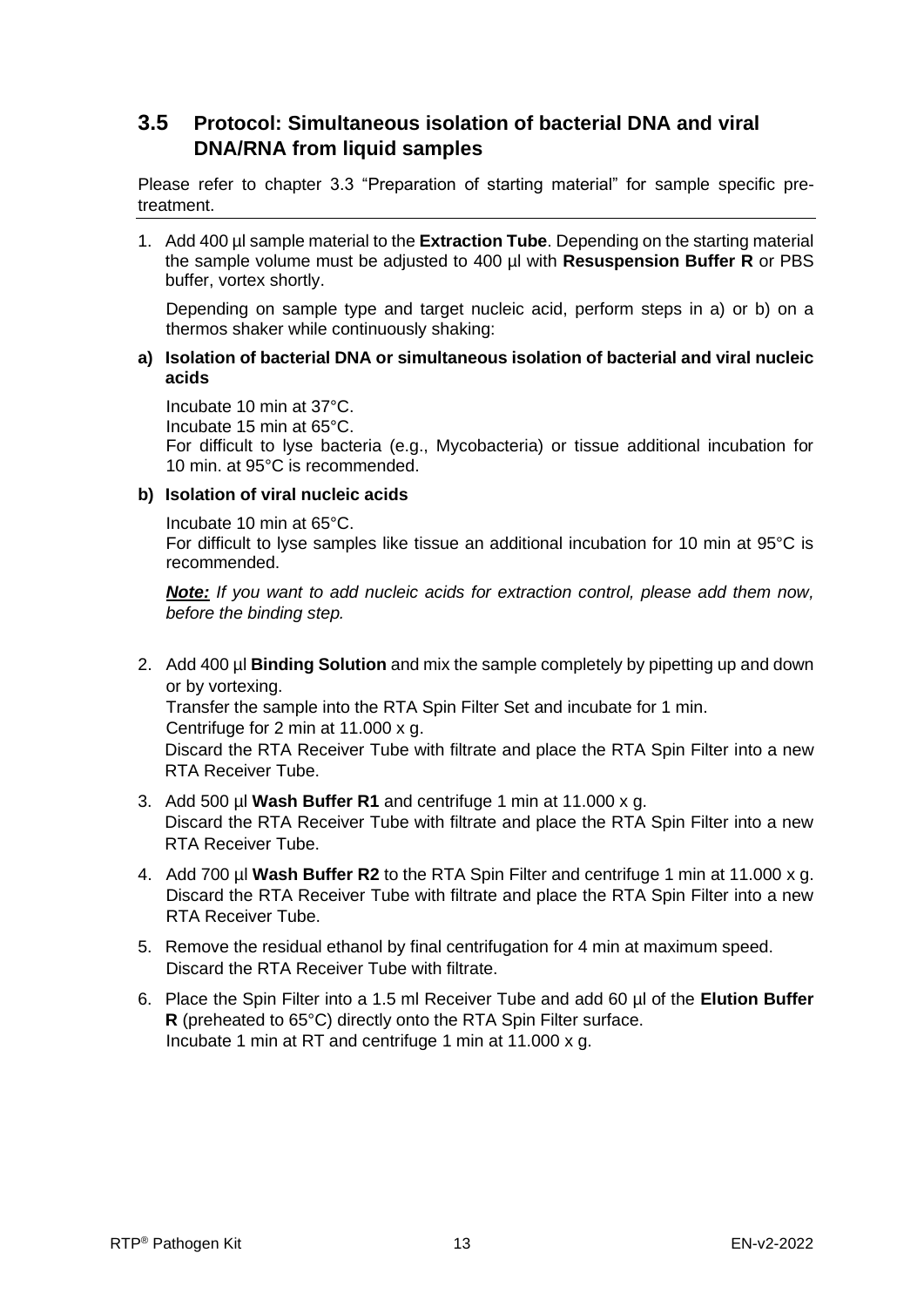# <span id="page-14-0"></span>**4. Appendix**

# <span id="page-14-1"></span>**4.1 Troubleshooting**

| <b>Problem</b>                                                                     | <b>Possible cause</b>                               | <b>Recommendation</b>                                                                                                                                                                                        |
|------------------------------------------------------------------------------------|-----------------------------------------------------|--------------------------------------------------------------------------------------------------------------------------------------------------------------------------------------------------------------|
| Low amount<br>of nucleic<br>acids                                                  | Insufficient cell lysis                             | Increase lysis time<br>Continuous shaking improves lysis efficiency<br>Reduce amount of starting material to avoid column<br>overload                                                                        |
|                                                                                    | Incomplete elution                                  | Increase incubation time with preheated Elution Buffer R<br>to<br>5-10 min<br>Elute twice with 100 µl Elution Buffer R<br>Use higher volume of Elution Buffer R                                              |
|                                                                                    | Low nucleic acid-<br>concentration in the<br>sample | Elute nucleic acids with a lower volume of <b>Elution</b><br>Buffer R, do not use volumes below 40 µl                                                                                                        |
|                                                                                    | Incorrect storage of starting<br>material           | Ensure that starting material is appropriately stored.<br>Avoid repeated thaw-freeze cycles of the sample material.                                                                                          |
|                                                                                    | Wash Buffers were<br>incorrectly prepared           | Ensure, that the correct amount of ethanol/isopropanol is<br>added to the Wash Buffers and that all solutions are<br>stored firmly closed.                                                                   |
| <b>Degraded</b><br>nucleic acids                                                   | Old material                                        | Ensure that the starting material is stored at appropriate<br>conditions (-20°C/-80°C).                                                                                                                      |
|                                                                                    | Ethanol carryover during<br>elution                 | Increase time of drying step for removal of ethanol.                                                                                                                                                         |
| <b>Nucleic acids</b><br>do not<br>perform well<br>in<br>downstream<br>applications | Salt carry-over during<br>elution                   | Check the Wash Buffers for salt precipitates. If there are<br>any precipitates visible, solve them by carefully warming<br>up to 30°C<br>Ensure that the Wash Buffers are at room temperature<br>before use. |
| (e.g. real-time<br>PCR or NGS)                                                     | Insufficient cell lysis                             | See above                                                                                                                                                                                                    |
| <b>Coloured</b><br>residues on                                                     | Inefficient washing                                 | Repeat washing step                                                                                                                                                                                          |
| the RTA Spin<br>filter after<br>washing                                            | Wash Buffers were<br>incorrectly prepared           | See above                                                                                                                                                                                                    |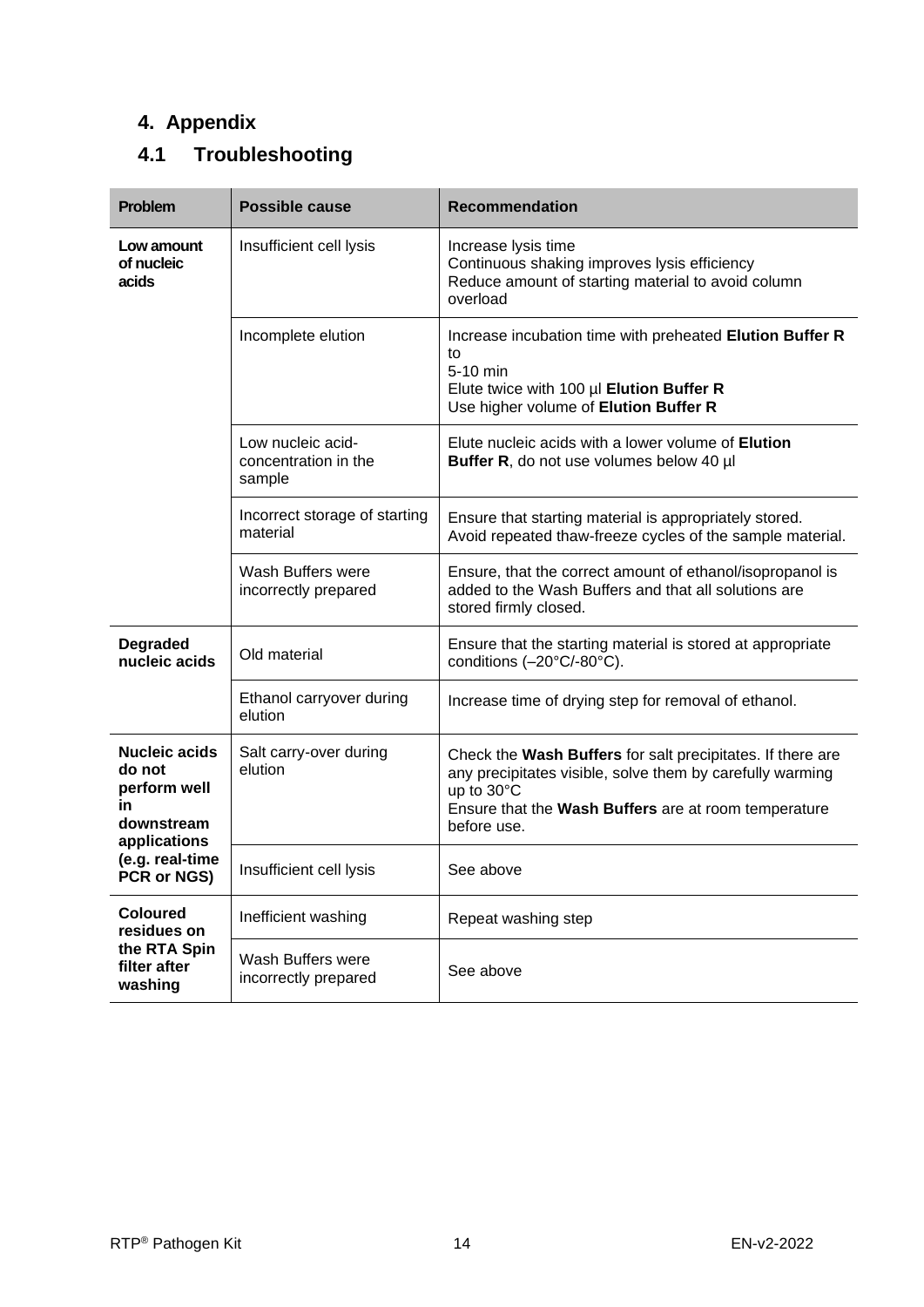### <span id="page-15-0"></span>**4.2 Warranty**

Invitek Molecular guarantees the correct function of the kit for applications described in this manual and in accordance with the intended use. In accordance with Invitek Molecular's EN ISO 13485 certified Quality Management System the performance of all kit components has been tested to ensure product quality.

Any problems, incidents or defects shall be reported to Invitek Molecular immediately upon detection. Immediately upon receipt, inspect the product to ensure that it is complete and intact. In the event of any discrepancies, you must inform Invitek Molecular immediately in writing. Modifications of the kit and protocols and use that deviate from the intended purpose are not covered by any warranty.

Invitek Molecular reserves the right to change, alter, or modify any product to enhance its performance and design at any time.

Invitek Molecular warrants products as set forth in the General Terms and Conditions available a[t www.invitek-molecular.com.](http://www.invitek-molecular.com/) If you have any questions, please contact [techsupport@invitek](mailto:techsupport@invitek-molecular.com)[molecular.com.](mailto:techsupport@invitek-molecular.com)

<span id="page-15-1"></span>

 $\overline{\textbf{T}}$ i

# 4.3 Symbols used on product and labeling

- Manufacturer
- LOT Lot number
- $|UDI|$ Unique identifier of a medical device
- **REF** Catalogue number
	- Expiry date
	- Consult operating instructions
	- Temperature limitation
	- Do not reuse
	- Amount of sample preparations
- *in vitro* diagnostic medical device**IVD**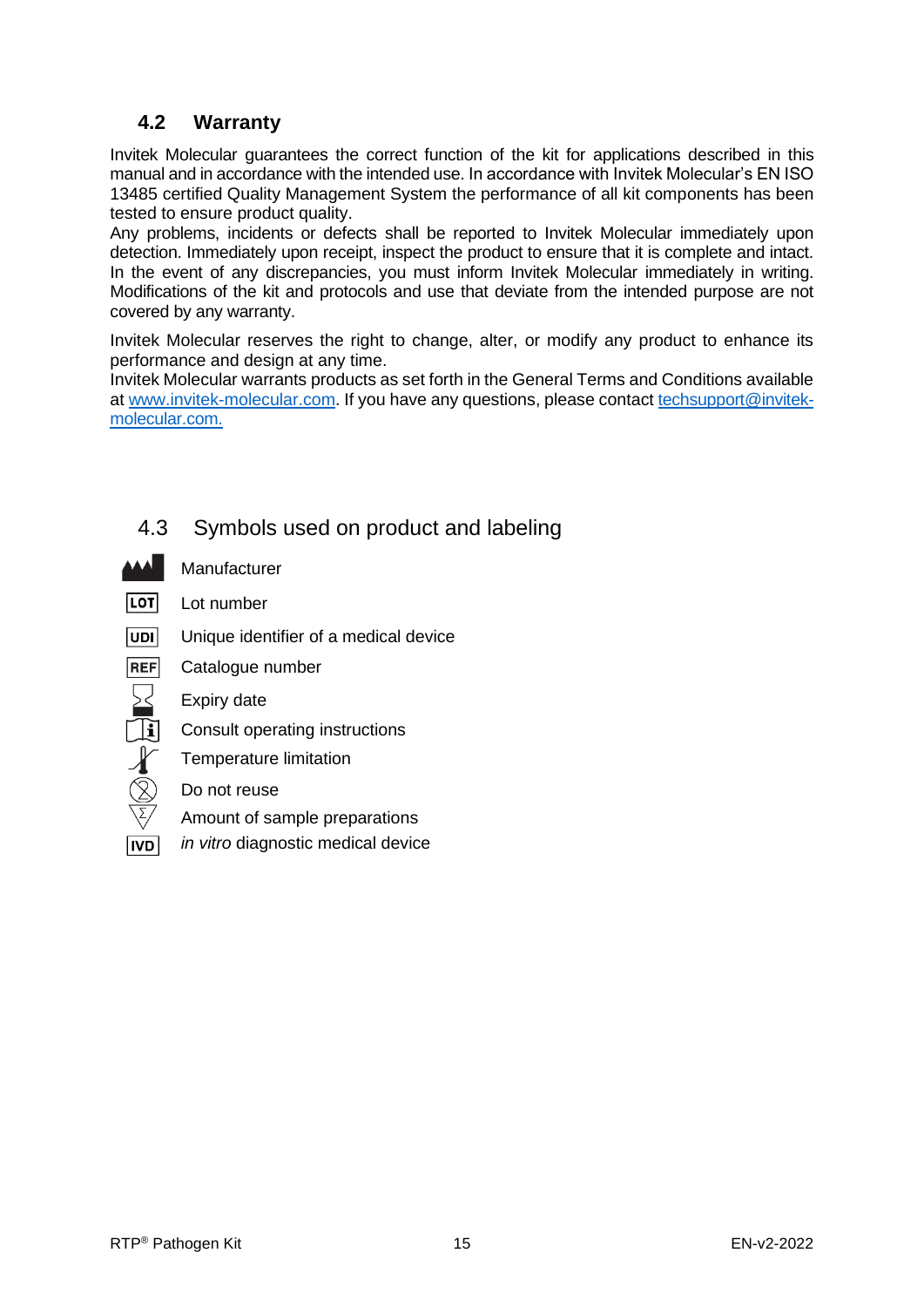### <span id="page-16-0"></span>**4.4 Further documents and supplementary information**

Visit [www.invitek-molecular.com](http://www.invitek-molecular.com/) for further information on:

- FAQs and troubleshooting tips
- Manuals in different languages
- Safety data Sheets (MSDS)
- Web support
- Product videos

If, despite careful study of the operating instructions and further information, you still require assistance, please contact us at [techsupport@invitek-molecular.com](mailto:techsupport@invitek-molecular.com) or the dealer responsible for you.

### <span id="page-16-1"></span>**4.5 Ordering information**

**Product Package Size Catalogue No.** RTP<sup>®</sup> Pathogen Kit **1040500200** 50 preparations 1040500200 RTP<sup>®</sup> Pathogen Kit 250 preparations 1040500300

Revision history

| <b>Revision</b> | <b>Date</b> | <b>Description</b>                                            |  |
|-----------------|-------------|---------------------------------------------------------------|--|
| EN-v1-2022      | 2022-05-18  | New document                                                  |  |
| EN-v2-2022      | 2022-06-30  | Form error concerning designation<br>of Resuspension Buffer R |  |